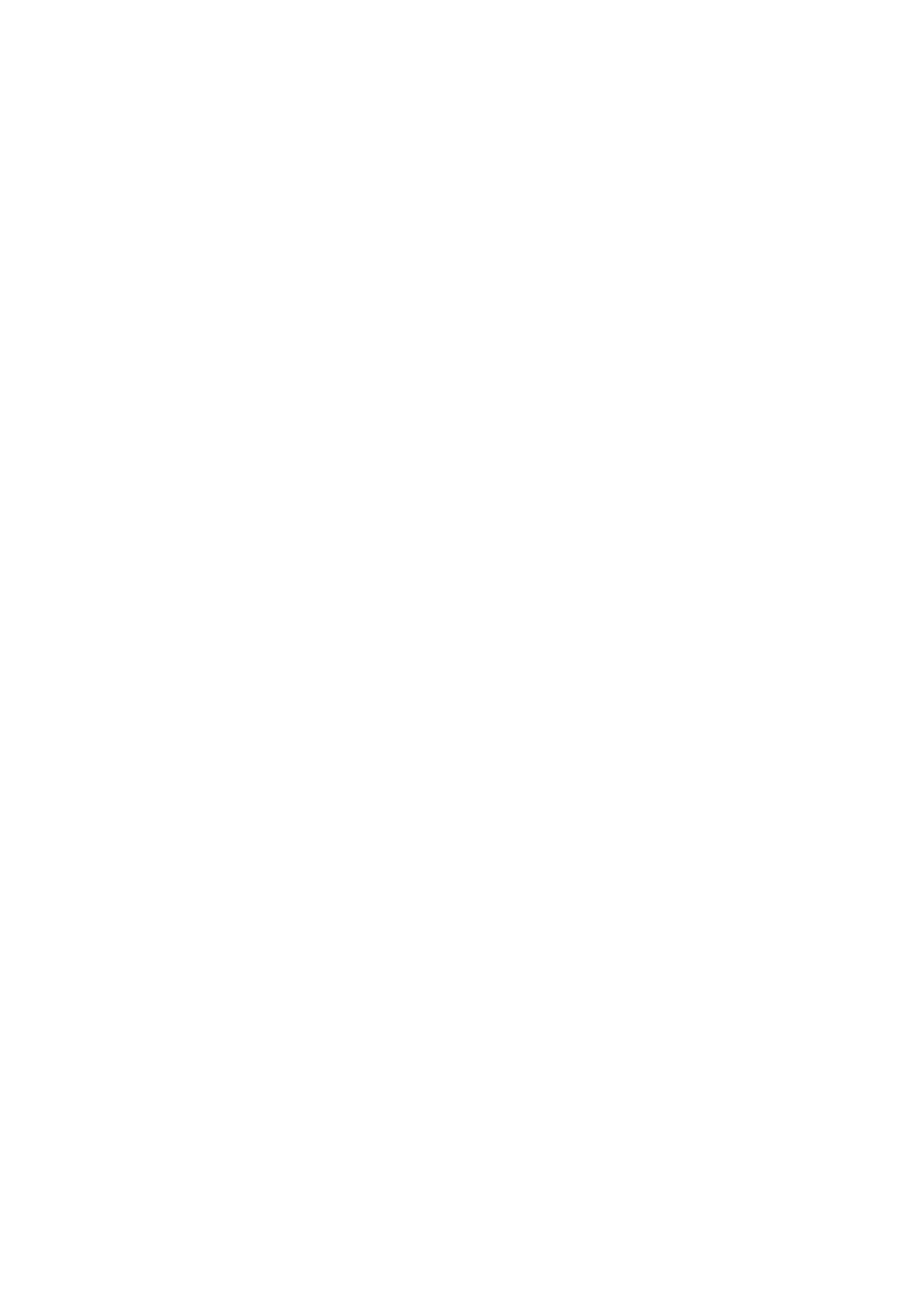| GF/2, Manish Complex, Nikol Road, Indrajit Tenaments, Opp. Diamond Mill, Ahmedabad, Gujarat, 382350<br>STATEMENT OF ASSET & LIABLITIES AS ON 30TH SEPTEMBER, 2020<br>(Rs. In Lacs)<br><b>Half-Year Ended</b><br>Year Ended on<br><b>Particulars</b><br>on 30/09/2020<br>31/03/2020<br><b>Audited</b><br>Un-Audited<br><b>I. EQUITY AND LIABILITIES</b><br>(1) Shareholder's Funds<br>(a) Share Capital<br>611.64<br>611.64<br>(b) Reserves and Surplus<br>698.40<br>696.62<br>(2) Share Application money pending allotment<br>(3) Non-Current Liabilities<br>(a) Long-Term Borrowings<br>3.15<br>5.07<br>(b) Deferred Tax Liabilities (Net)<br>0.30<br>(c) Other Long Term Liabilities<br>(d) Long Term Provisions<br>(4) Current Liabilities<br>(a) Short-Term Borrowings<br>$\overline{a}$<br>(b) Trade Payables<br>$\overline{\phantom{a}}$<br>(i) Total Outstanding dues of micro enterprises and small enterprises<br>$\overline{\phantom{0}}$<br>(ii) Total Outstanding dues of creditors other than micro enterprises and<br>small enterprises<br>50.00<br>50.00<br>(c) Other Current Liabilities<br>1.83<br>2.24<br>(d) Short-Term Provisions<br>1.21<br><b>Total Equity &amp; Liabilities</b><br>1,365.02<br>1,367.08<br><b>II.ASSETS</b><br>(1) Non-Current Assets<br>(a) Fixed Assets (Net)<br>(i) Property, Plant and Equipment<br>20.38<br>22.16<br>(ii) Intangible Assets<br>(iii) Capital Work in Progress<br>$\overline{\phantom{a}}$<br>236.53<br>(b) Non-current investments<br>237.73<br>(c) Deferred tax assets (net)<br>$\overline{\phantom{a}}$<br>(d) Long term loans and advances<br>1.30<br>5.40<br>(e) Other non-current assets<br>$\overline{a}$<br>(2) Current Assets<br>(a) Current investments<br>$\overline{\phantom{a}}$<br>460.07<br>388.59<br>(b) Inventories<br>578.23<br>554.09<br>(c) Trade receivables<br>150.05<br>59.93<br>(d) Cash and cash equivalents<br>1.90<br>7.39<br>(e) Short-term loans and advances<br>6.68<br>1.67<br>(f) Other current assets<br>1,365.02<br>1,367.08<br><b>Total Assets</b> |  | <b>UH ZAVERI LIMITED</b> |  |  |  |  |  |
|---------------------------------------------------------------------------------------------------------------------------------------------------------------------------------------------------------------------------------------------------------------------------------------------------------------------------------------------------------------------------------------------------------------------------------------------------------------------------------------------------------------------------------------------------------------------------------------------------------------------------------------------------------------------------------------------------------------------------------------------------------------------------------------------------------------------------------------------------------------------------------------------------------------------------------------------------------------------------------------------------------------------------------------------------------------------------------------------------------------------------------------------------------------------------------------------------------------------------------------------------------------------------------------------------------------------------------------------------------------------------------------------------------------------------------------------------------------------------------------------------------------------------------------------------------------------------------------------------------------------------------------------------------------------------------------------------------------------------------------------------------------------------------------------------------------------------------------------------------------------------------------------------------------------------------------------------------------------------------------------------------------------------------------------------|--|--------------------------|--|--|--|--|--|
|                                                                                                                                                                                                                                                                                                                                                                                                                                                                                                                                                                                                                                                                                                                                                                                                                                                                                                                                                                                                                                                                                                                                                                                                                                                                                                                                                                                                                                                                                                                                                                                                                                                                                                                                                                                                                                                                                                                                                                                                                                                   |  |                          |  |  |  |  |  |
|                                                                                                                                                                                                                                                                                                                                                                                                                                                                                                                                                                                                                                                                                                                                                                                                                                                                                                                                                                                                                                                                                                                                                                                                                                                                                                                                                                                                                                                                                                                                                                                                                                                                                                                                                                                                                                                                                                                                                                                                                                                   |  |                          |  |  |  |  |  |
|                                                                                                                                                                                                                                                                                                                                                                                                                                                                                                                                                                                                                                                                                                                                                                                                                                                                                                                                                                                                                                                                                                                                                                                                                                                                                                                                                                                                                                                                                                                                                                                                                                                                                                                                                                                                                                                                                                                                                                                                                                                   |  |                          |  |  |  |  |  |
|                                                                                                                                                                                                                                                                                                                                                                                                                                                                                                                                                                                                                                                                                                                                                                                                                                                                                                                                                                                                                                                                                                                                                                                                                                                                                                                                                                                                                                                                                                                                                                                                                                                                                                                                                                                                                                                                                                                                                                                                                                                   |  |                          |  |  |  |  |  |
|                                                                                                                                                                                                                                                                                                                                                                                                                                                                                                                                                                                                                                                                                                                                                                                                                                                                                                                                                                                                                                                                                                                                                                                                                                                                                                                                                                                                                                                                                                                                                                                                                                                                                                                                                                                                                                                                                                                                                                                                                                                   |  |                          |  |  |  |  |  |
|                                                                                                                                                                                                                                                                                                                                                                                                                                                                                                                                                                                                                                                                                                                                                                                                                                                                                                                                                                                                                                                                                                                                                                                                                                                                                                                                                                                                                                                                                                                                                                                                                                                                                                                                                                                                                                                                                                                                                                                                                                                   |  |                          |  |  |  |  |  |
|                                                                                                                                                                                                                                                                                                                                                                                                                                                                                                                                                                                                                                                                                                                                                                                                                                                                                                                                                                                                                                                                                                                                                                                                                                                                                                                                                                                                                                                                                                                                                                                                                                                                                                                                                                                                                                                                                                                                                                                                                                                   |  |                          |  |  |  |  |  |
|                                                                                                                                                                                                                                                                                                                                                                                                                                                                                                                                                                                                                                                                                                                                                                                                                                                                                                                                                                                                                                                                                                                                                                                                                                                                                                                                                                                                                                                                                                                                                                                                                                                                                                                                                                                                                                                                                                                                                                                                                                                   |  |                          |  |  |  |  |  |
|                                                                                                                                                                                                                                                                                                                                                                                                                                                                                                                                                                                                                                                                                                                                                                                                                                                                                                                                                                                                                                                                                                                                                                                                                                                                                                                                                                                                                                                                                                                                                                                                                                                                                                                                                                                                                                                                                                                                                                                                                                                   |  |                          |  |  |  |  |  |
|                                                                                                                                                                                                                                                                                                                                                                                                                                                                                                                                                                                                                                                                                                                                                                                                                                                                                                                                                                                                                                                                                                                                                                                                                                                                                                                                                                                                                                                                                                                                                                                                                                                                                                                                                                                                                                                                                                                                                                                                                                                   |  |                          |  |  |  |  |  |
|                                                                                                                                                                                                                                                                                                                                                                                                                                                                                                                                                                                                                                                                                                                                                                                                                                                                                                                                                                                                                                                                                                                                                                                                                                                                                                                                                                                                                                                                                                                                                                                                                                                                                                                                                                                                                                                                                                                                                                                                                                                   |  |                          |  |  |  |  |  |
|                                                                                                                                                                                                                                                                                                                                                                                                                                                                                                                                                                                                                                                                                                                                                                                                                                                                                                                                                                                                                                                                                                                                                                                                                                                                                                                                                                                                                                                                                                                                                                                                                                                                                                                                                                                                                                                                                                                                                                                                                                                   |  |                          |  |  |  |  |  |
|                                                                                                                                                                                                                                                                                                                                                                                                                                                                                                                                                                                                                                                                                                                                                                                                                                                                                                                                                                                                                                                                                                                                                                                                                                                                                                                                                                                                                                                                                                                                                                                                                                                                                                                                                                                                                                                                                                                                                                                                                                                   |  |                          |  |  |  |  |  |
|                                                                                                                                                                                                                                                                                                                                                                                                                                                                                                                                                                                                                                                                                                                                                                                                                                                                                                                                                                                                                                                                                                                                                                                                                                                                                                                                                                                                                                                                                                                                                                                                                                                                                                                                                                                                                                                                                                                                                                                                                                                   |  |                          |  |  |  |  |  |
|                                                                                                                                                                                                                                                                                                                                                                                                                                                                                                                                                                                                                                                                                                                                                                                                                                                                                                                                                                                                                                                                                                                                                                                                                                                                                                                                                                                                                                                                                                                                                                                                                                                                                                                                                                                                                                                                                                                                                                                                                                                   |  |                          |  |  |  |  |  |
|                                                                                                                                                                                                                                                                                                                                                                                                                                                                                                                                                                                                                                                                                                                                                                                                                                                                                                                                                                                                                                                                                                                                                                                                                                                                                                                                                                                                                                                                                                                                                                                                                                                                                                                                                                                                                                                                                                                                                                                                                                                   |  |                          |  |  |  |  |  |
|                                                                                                                                                                                                                                                                                                                                                                                                                                                                                                                                                                                                                                                                                                                                                                                                                                                                                                                                                                                                                                                                                                                                                                                                                                                                                                                                                                                                                                                                                                                                                                                                                                                                                                                                                                                                                                                                                                                                                                                                                                                   |  |                          |  |  |  |  |  |
|                                                                                                                                                                                                                                                                                                                                                                                                                                                                                                                                                                                                                                                                                                                                                                                                                                                                                                                                                                                                                                                                                                                                                                                                                                                                                                                                                                                                                                                                                                                                                                                                                                                                                                                                                                                                                                                                                                                                                                                                                                                   |  |                          |  |  |  |  |  |
|                                                                                                                                                                                                                                                                                                                                                                                                                                                                                                                                                                                                                                                                                                                                                                                                                                                                                                                                                                                                                                                                                                                                                                                                                                                                                                                                                                                                                                                                                                                                                                                                                                                                                                                                                                                                                                                                                                                                                                                                                                                   |  |                          |  |  |  |  |  |
|                                                                                                                                                                                                                                                                                                                                                                                                                                                                                                                                                                                                                                                                                                                                                                                                                                                                                                                                                                                                                                                                                                                                                                                                                                                                                                                                                                                                                                                                                                                                                                                                                                                                                                                                                                                                                                                                                                                                                                                                                                                   |  |                          |  |  |  |  |  |
|                                                                                                                                                                                                                                                                                                                                                                                                                                                                                                                                                                                                                                                                                                                                                                                                                                                                                                                                                                                                                                                                                                                                                                                                                                                                                                                                                                                                                                                                                                                                                                                                                                                                                                                                                                                                                                                                                                                                                                                                                                                   |  |                          |  |  |  |  |  |
|                                                                                                                                                                                                                                                                                                                                                                                                                                                                                                                                                                                                                                                                                                                                                                                                                                                                                                                                                                                                                                                                                                                                                                                                                                                                                                                                                                                                                                                                                                                                                                                                                                                                                                                                                                                                                                                                                                                                                                                                                                                   |  |                          |  |  |  |  |  |
|                                                                                                                                                                                                                                                                                                                                                                                                                                                                                                                                                                                                                                                                                                                                                                                                                                                                                                                                                                                                                                                                                                                                                                                                                                                                                                                                                                                                                                                                                                                                                                                                                                                                                                                                                                                                                                                                                                                                                                                                                                                   |  |                          |  |  |  |  |  |
|                                                                                                                                                                                                                                                                                                                                                                                                                                                                                                                                                                                                                                                                                                                                                                                                                                                                                                                                                                                                                                                                                                                                                                                                                                                                                                                                                                                                                                                                                                                                                                                                                                                                                                                                                                                                                                                                                                                                                                                                                                                   |  |                          |  |  |  |  |  |
|                                                                                                                                                                                                                                                                                                                                                                                                                                                                                                                                                                                                                                                                                                                                                                                                                                                                                                                                                                                                                                                                                                                                                                                                                                                                                                                                                                                                                                                                                                                                                                                                                                                                                                                                                                                                                                                                                                                                                                                                                                                   |  |                          |  |  |  |  |  |
|                                                                                                                                                                                                                                                                                                                                                                                                                                                                                                                                                                                                                                                                                                                                                                                                                                                                                                                                                                                                                                                                                                                                                                                                                                                                                                                                                                                                                                                                                                                                                                                                                                                                                                                                                                                                                                                                                                                                                                                                                                                   |  |                          |  |  |  |  |  |
|                                                                                                                                                                                                                                                                                                                                                                                                                                                                                                                                                                                                                                                                                                                                                                                                                                                                                                                                                                                                                                                                                                                                                                                                                                                                                                                                                                                                                                                                                                                                                                                                                                                                                                                                                                                                                                                                                                                                                                                                                                                   |  |                          |  |  |  |  |  |
|                                                                                                                                                                                                                                                                                                                                                                                                                                                                                                                                                                                                                                                                                                                                                                                                                                                                                                                                                                                                                                                                                                                                                                                                                                                                                                                                                                                                                                                                                                                                                                                                                                                                                                                                                                                                                                                                                                                                                                                                                                                   |  |                          |  |  |  |  |  |
|                                                                                                                                                                                                                                                                                                                                                                                                                                                                                                                                                                                                                                                                                                                                                                                                                                                                                                                                                                                                                                                                                                                                                                                                                                                                                                                                                                                                                                                                                                                                                                                                                                                                                                                                                                                                                                                                                                                                                                                                                                                   |  |                          |  |  |  |  |  |
|                                                                                                                                                                                                                                                                                                                                                                                                                                                                                                                                                                                                                                                                                                                                                                                                                                                                                                                                                                                                                                                                                                                                                                                                                                                                                                                                                                                                                                                                                                                                                                                                                                                                                                                                                                                                                                                                                                                                                                                                                                                   |  |                          |  |  |  |  |  |
|                                                                                                                                                                                                                                                                                                                                                                                                                                                                                                                                                                                                                                                                                                                                                                                                                                                                                                                                                                                                                                                                                                                                                                                                                                                                                                                                                                                                                                                                                                                                                                                                                                                                                                                                                                                                                                                                                                                                                                                                                                                   |  |                          |  |  |  |  |  |
|                                                                                                                                                                                                                                                                                                                                                                                                                                                                                                                                                                                                                                                                                                                                                                                                                                                                                                                                                                                                                                                                                                                                                                                                                                                                                                                                                                                                                                                                                                                                                                                                                                                                                                                                                                                                                                                                                                                                                                                                                                                   |  |                          |  |  |  |  |  |
|                                                                                                                                                                                                                                                                                                                                                                                                                                                                                                                                                                                                                                                                                                                                                                                                                                                                                                                                                                                                                                                                                                                                                                                                                                                                                                                                                                                                                                                                                                                                                                                                                                                                                                                                                                                                                                                                                                                                                                                                                                                   |  |                          |  |  |  |  |  |
|                                                                                                                                                                                                                                                                                                                                                                                                                                                                                                                                                                                                                                                                                                                                                                                                                                                                                                                                                                                                                                                                                                                                                                                                                                                                                                                                                                                                                                                                                                                                                                                                                                                                                                                                                                                                                                                                                                                                                                                                                                                   |  |                          |  |  |  |  |  |
|                                                                                                                                                                                                                                                                                                                                                                                                                                                                                                                                                                                                                                                                                                                                                                                                                                                                                                                                                                                                                                                                                                                                                                                                                                                                                                                                                                                                                                                                                                                                                                                                                                                                                                                                                                                                                                                                                                                                                                                                                                                   |  |                          |  |  |  |  |  |
|                                                                                                                                                                                                                                                                                                                                                                                                                                                                                                                                                                                                                                                                                                                                                                                                                                                                                                                                                                                                                                                                                                                                                                                                                                                                                                                                                                                                                                                                                                                                                                                                                                                                                                                                                                                                                                                                                                                                                                                                                                                   |  |                          |  |  |  |  |  |
|                                                                                                                                                                                                                                                                                                                                                                                                                                                                                                                                                                                                                                                                                                                                                                                                                                                                                                                                                                                                                                                                                                                                                                                                                                                                                                                                                                                                                                                                                                                                                                                                                                                                                                                                                                                                                                                                                                                                                                                                                                                   |  |                          |  |  |  |  |  |
|                                                                                                                                                                                                                                                                                                                                                                                                                                                                                                                                                                                                                                                                                                                                                                                                                                                                                                                                                                                                                                                                                                                                                                                                                                                                                                                                                                                                                                                                                                                                                                                                                                                                                                                                                                                                                                                                                                                                                                                                                                                   |  |                          |  |  |  |  |  |
|                                                                                                                                                                                                                                                                                                                                                                                                                                                                                                                                                                                                                                                                                                                                                                                                                                                                                                                                                                                                                                                                                                                                                                                                                                                                                                                                                                                                                                                                                                                                                                                                                                                                                                                                                                                                                                                                                                                                                                                                                                                   |  |                          |  |  |  |  |  |
|                                                                                                                                                                                                                                                                                                                                                                                                                                                                                                                                                                                                                                                                                                                                                                                                                                                                                                                                                                                                                                                                                                                                                                                                                                                                                                                                                                                                                                                                                                                                                                                                                                                                                                                                                                                                                                                                                                                                                                                                                                                   |  |                          |  |  |  |  |  |
|                                                                                                                                                                                                                                                                                                                                                                                                                                                                                                                                                                                                                                                                                                                                                                                                                                                                                                                                                                                                                                                                                                                                                                                                                                                                                                                                                                                                                                                                                                                                                                                                                                                                                                                                                                                                                                                                                                                                                                                                                                                   |  |                          |  |  |  |  |  |
|                                                                                                                                                                                                                                                                                                                                                                                                                                                                                                                                                                                                                                                                                                                                                                                                                                                                                                                                                                                                                                                                                                                                                                                                                                                                                                                                                                                                                                                                                                                                                                                                                                                                                                                                                                                                                                                                                                                                                                                                                                                   |  |                          |  |  |  |  |  |
|                                                                                                                                                                                                                                                                                                                                                                                                                                                                                                                                                                                                                                                                                                                                                                                                                                                                                                                                                                                                                                                                                                                                                                                                                                                                                                                                                                                                                                                                                                                                                                                                                                                                                                                                                                                                                                                                                                                                                                                                                                                   |  |                          |  |  |  |  |  |
|                                                                                                                                                                                                                                                                                                                                                                                                                                                                                                                                                                                                                                                                                                                                                                                                                                                                                                                                                                                                                                                                                                                                                                                                                                                                                                                                                                                                                                                                                                                                                                                                                                                                                                                                                                                                                                                                                                                                                                                                                                                   |  |                          |  |  |  |  |  |
|                                                                                                                                                                                                                                                                                                                                                                                                                                                                                                                                                                                                                                                                                                                                                                                                                                                                                                                                                                                                                                                                                                                                                                                                                                                                                                                                                                                                                                                                                                                                                                                                                                                                                                                                                                                                                                                                                                                                                                                                                                                   |  |                          |  |  |  |  |  |
|                                                                                                                                                                                                                                                                                                                                                                                                                                                                                                                                                                                                                                                                                                                                                                                                                                                                                                                                                                                                                                                                                                                                                                                                                                                                                                                                                                                                                                                                                                                                                                                                                                                                                                                                                                                                                                                                                                                                                                                                                                                   |  |                          |  |  |  |  |  |
|                                                                                                                                                                                                                                                                                                                                                                                                                                                                                                                                                                                                                                                                                                                                                                                                                                                                                                                                                                                                                                                                                                                                                                                                                                                                                                                                                                                                                                                                                                                                                                                                                                                                                                                                                                                                                                                                                                                                                                                                                                                   |  |                          |  |  |  |  |  |

**For, UH Zaveri Limited**

Hitel

**Hitesh M Shah Managing Director**

NER ANMEDABAD s e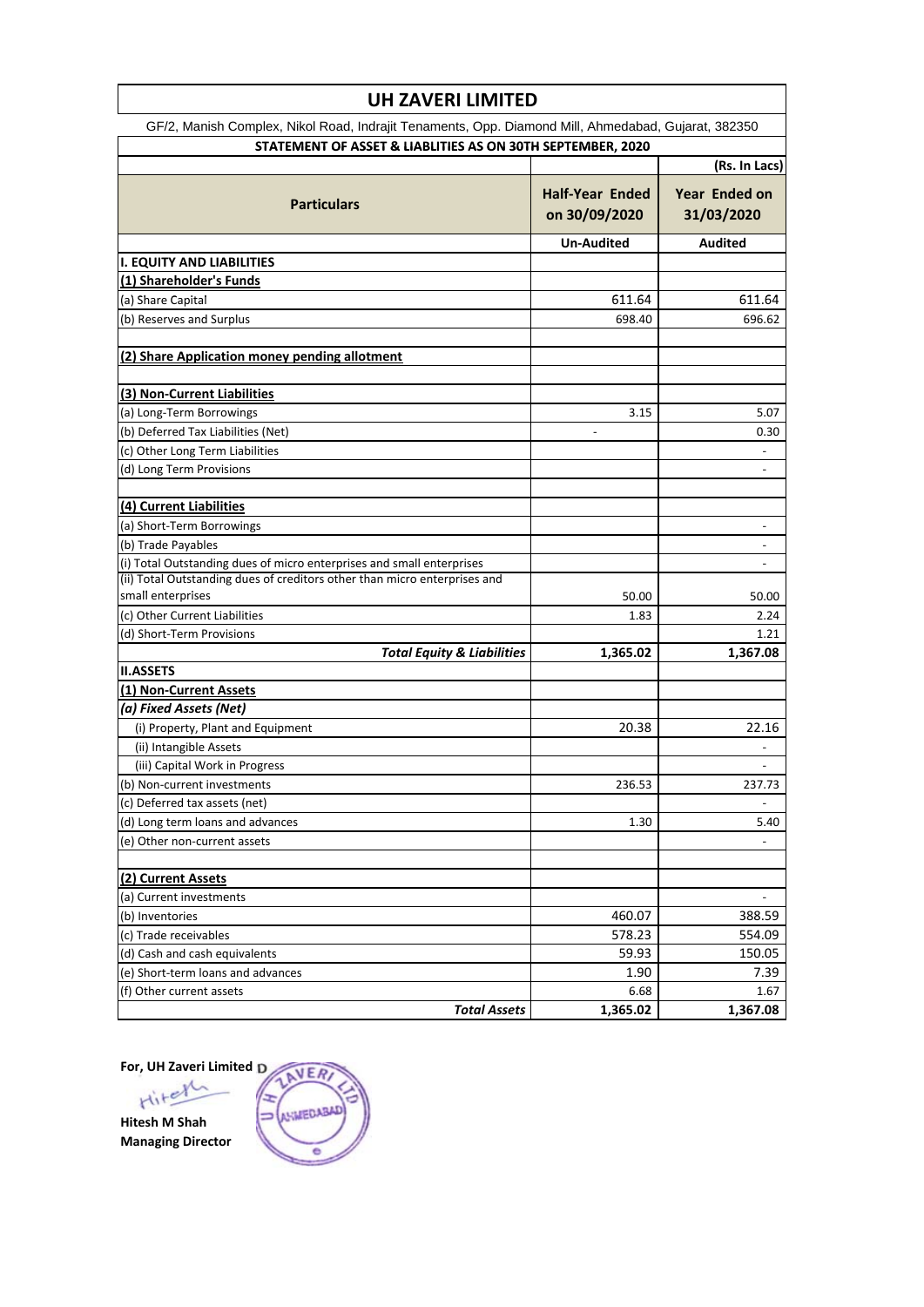|                                                                                                                                                                    | UH ZAVERI LIMITED                                                                                                                                                      |                                                           |                                                           |                                    |                                    |  |  |  |
|--------------------------------------------------------------------------------------------------------------------------------------------------------------------|------------------------------------------------------------------------------------------------------------------------------------------------------------------------|-----------------------------------------------------------|-----------------------------------------------------------|------------------------------------|------------------------------------|--|--|--|
| GF/2, Manish Complex, Nikol Road, Indrajit Tenaments, Opp. Diamond Mill, Ahmedabad, Gujarat, 382350                                                                |                                                                                                                                                                        |                                                           |                                                           |                                    |                                    |  |  |  |
|                                                                                                                                                                    | STATEMENT OF STANDALONE AUDITED FINANCIAL RESULTS FOR THE QUARTER AND YEAR ENDED ON 31st March, 2020                                                                   |                                                           |                                                           |                                    |                                    |  |  |  |
|                                                                                                                                                                    |                                                                                                                                                                        | Half Year Ended                                           |                                                           | (Rs. In Lacs)<br>Year Ended        |                                    |  |  |  |
| Sr. No                                                                                                                                                             | <b>Particulars</b>                                                                                                                                                     | <b>For the Half Year</b><br><b>Ended on</b><br>30.09.2020 | <b>For the Half Year</b><br><b>Ended on</b><br>30.09.2019 | <b>Year Ended on</b><br>31/03/2020 | <b>Year Ended on</b><br>31/03/2019 |  |  |  |
|                                                                                                                                                                    |                                                                                                                                                                        | <b>Un-Audited</b>                                         | <b>Unaudited</b>                                          | <b>Audited</b>                     | <b>Audited</b>                     |  |  |  |
|                                                                                                                                                                    | Revenue from operations                                                                                                                                                | 131.12                                                    | 294.75                                                    | 655.18                             | 882.49                             |  |  |  |
| Ш                                                                                                                                                                  | Other Income                                                                                                                                                           | 0.00                                                      | 0.00                                                      | 2.30                               |                                    |  |  |  |
| Ш                                                                                                                                                                  | Total Revenue (I +II)                                                                                                                                                  | 131.12                                                    | 294.75                                                    | 657.48                             | 882.49                             |  |  |  |
| IV                                                                                                                                                                 | Expenses:                                                                                                                                                              |                                                           |                                                           |                                    |                                    |  |  |  |
|                                                                                                                                                                    | Cost of materials consumed                                                                                                                                             |                                                           | 240.57                                                    | 688.61                             | 960.32                             |  |  |  |
|                                                                                                                                                                    | Purchase of Stock-in-Trade                                                                                                                                             | 184.28                                                    | ÷.                                                        | $\sim$                             | ÷,                                 |  |  |  |
|                                                                                                                                                                    | Changes in inventories of finished goods, work-in-progress                                                                                                             | $-71.48$                                                  | 31.83                                                     |                                    |                                    |  |  |  |
|                                                                                                                                                                    | and Stock-in-Trade<br>Employee Benefit Expense                                                                                                                         | 5.44                                                      | 4.65                                                      | (76.00)<br>21.16                   | (95.33)<br>6.46                    |  |  |  |
|                                                                                                                                                                    | <b>Financial Costs</b>                                                                                                                                                 | 0.02                                                      | 0.02                                                      | 0.06                               | 0.01                               |  |  |  |
|                                                                                                                                                                    | Depreciation and Amortization Expense                                                                                                                                  | 1.78                                                      | 2.28                                                      | 3.14                               | 3.57                               |  |  |  |
|                                                                                                                                                                    | <b>Other Expenses</b>                                                                                                                                                  | 8.71                                                      | 5.82                                                      | 15.65                              | 4.74                               |  |  |  |
|                                                                                                                                                                    | <b>Total Expense</b>                                                                                                                                                   | 128.75                                                    | 285.17                                                    | 652.62                             | 879.77                             |  |  |  |
| v                                                                                                                                                                  | Profit before exceptional and extraordinary items and tax                                                                                                              |                                                           |                                                           |                                    |                                    |  |  |  |
|                                                                                                                                                                    |                                                                                                                                                                        | 2.37                                                      | 9.58                                                      | 4.86                               | 2.72                               |  |  |  |
| VI                                                                                                                                                                 | <b>Exceptional Items</b>                                                                                                                                               | $\sim$                                                    | ٠                                                         | ٠                                  | $\overline{\phantom{a}}$           |  |  |  |
|                                                                                                                                                                    |                                                                                                                                                                        |                                                           |                                                           |                                    |                                    |  |  |  |
| VII                                                                                                                                                                | Profit before extraordinary items and tax (V - VI)                                                                                                                     | 2.37                                                      | 9.58                                                      | 4.86                               | 2.72                               |  |  |  |
| VIII                                                                                                                                                               | <b>Extraordinary Items</b>                                                                                                                                             | $\sim$                                                    | $\overline{\phantom{a}}$                                  |                                    | $\overline{\phantom{a}}$           |  |  |  |
|                                                                                                                                                                    |                                                                                                                                                                        |                                                           |                                                           |                                    |                                    |  |  |  |
| IX                                                                                                                                                                 | Profit before tax (VII - VIII)                                                                                                                                         | 2.37                                                      | 9.58                                                      | 4.86                               | 2.72                               |  |  |  |
| x                                                                                                                                                                  | <u>Tax expense:</u>                                                                                                                                                    |                                                           |                                                           |                                    |                                    |  |  |  |
|                                                                                                                                                                    | (1) Current tax                                                                                                                                                        | 0.59                                                      | 2.90                                                      | 1.22                               | 1.00                               |  |  |  |
|                                                                                                                                                                    | (2) Deferred tax                                                                                                                                                       |                                                           | ÷,                                                        | 0.12                               | 0.12                               |  |  |  |
| XI                                                                                                                                                                 | Profit(Loss) from the perid from continuing operations<br>Less: Dividend                                                                                               | 1.78                                                      | 6.69<br>$\overline{\phantom{a}}$                          | 3.52<br>$\overline{\phantom{a}}$   | 1.60<br>$\overline{\phantom{a}}$   |  |  |  |
|                                                                                                                                                                    | Less: Tax on Dividend                                                                                                                                                  |                                                           | $\overline{\phantom{a}}$                                  | $\overline{\phantom{a}}$           | $\overline{\phantom{a}}$           |  |  |  |
|                                                                                                                                                                    |                                                                                                                                                                        |                                                           |                                                           |                                    |                                    |  |  |  |
| XII                                                                                                                                                                | Balance carried Forward to Balance Sheet                                                                                                                               | 1.78                                                      | 6.69                                                      | 3.52                               | 1.60                               |  |  |  |
| XIII                                                                                                                                                               | Paid-up Equity share capital (at par Value of Rs.10 each)                                                                                                              | 611.64                                                    | 611.64                                                    | 611.64                             | 611.64                             |  |  |  |
| XIV                                                                                                                                                                | Reserves excluding revaluation reserves                                                                                                                                |                                                           | $\overline{\phantom{a}}$                                  |                                    |                                    |  |  |  |
|                                                                                                                                                                    |                                                                                                                                                                        |                                                           |                                                           |                                    |                                    |  |  |  |
| XV                                                                                                                                                                 | a)Earning per equity share before Exceptinal items<br>(1) Basic                                                                                                        | 0.03                                                      | 0.11                                                      | 0.06                               | 0.03                               |  |  |  |
|                                                                                                                                                                    | (2) Diluted                                                                                                                                                            | 0.03                                                      | 0.11                                                      | 0.06                               | 0.03                               |  |  |  |
|                                                                                                                                                                    |                                                                                                                                                                        |                                                           |                                                           |                                    |                                    |  |  |  |
|                                                                                                                                                                    | b)Earning per equity share after Exceptinal items                                                                                                                      |                                                           |                                                           |                                    |                                    |  |  |  |
|                                                                                                                                                                    | (1) Basic                                                                                                                                                              | 0.03                                                      | 0.11                                                      | 0.06                               | 0.03                               |  |  |  |
|                                                                                                                                                                    | (2) Diluted                                                                                                                                                            | 0.03                                                      | 0.11                                                      | 0.06                               | 0.03                               |  |  |  |
|                                                                                                                                                                    | Notes:                                                                                                                                                                 |                                                           |                                                           |                                    |                                    |  |  |  |
|                                                                                                                                                                    | 1). The above Financial Results were reviewed by the Audit Committee and Approved by the Board of Directors at their respective Meeting held on 09th<br>November, 2020 |                                                           |                                                           |                                    |                                    |  |  |  |
| 2) The Company's business activity fall within a singal primary business segment.<br>3). Previous year's figures are re-grouped, re-classified wherever necessary. |                                                                                                                                                                        |                                                           |                                                           |                                    |                                    |  |  |  |
|                                                                                                                                                                    | VER<br>By order of the Board of Directors<br>For, UH Zaveri Limited<br><b>L'UEFDAB</b><br>ter<br>Date: 09.11.2020                                                      |                                                           |                                                           |                                    |                                    |  |  |  |
| <b>Place: Ahmedabad</b>                                                                                                                                            |                                                                                                                                                                        |                                                           |                                                           | <b>Managing Director</b>           |                                    |  |  |  |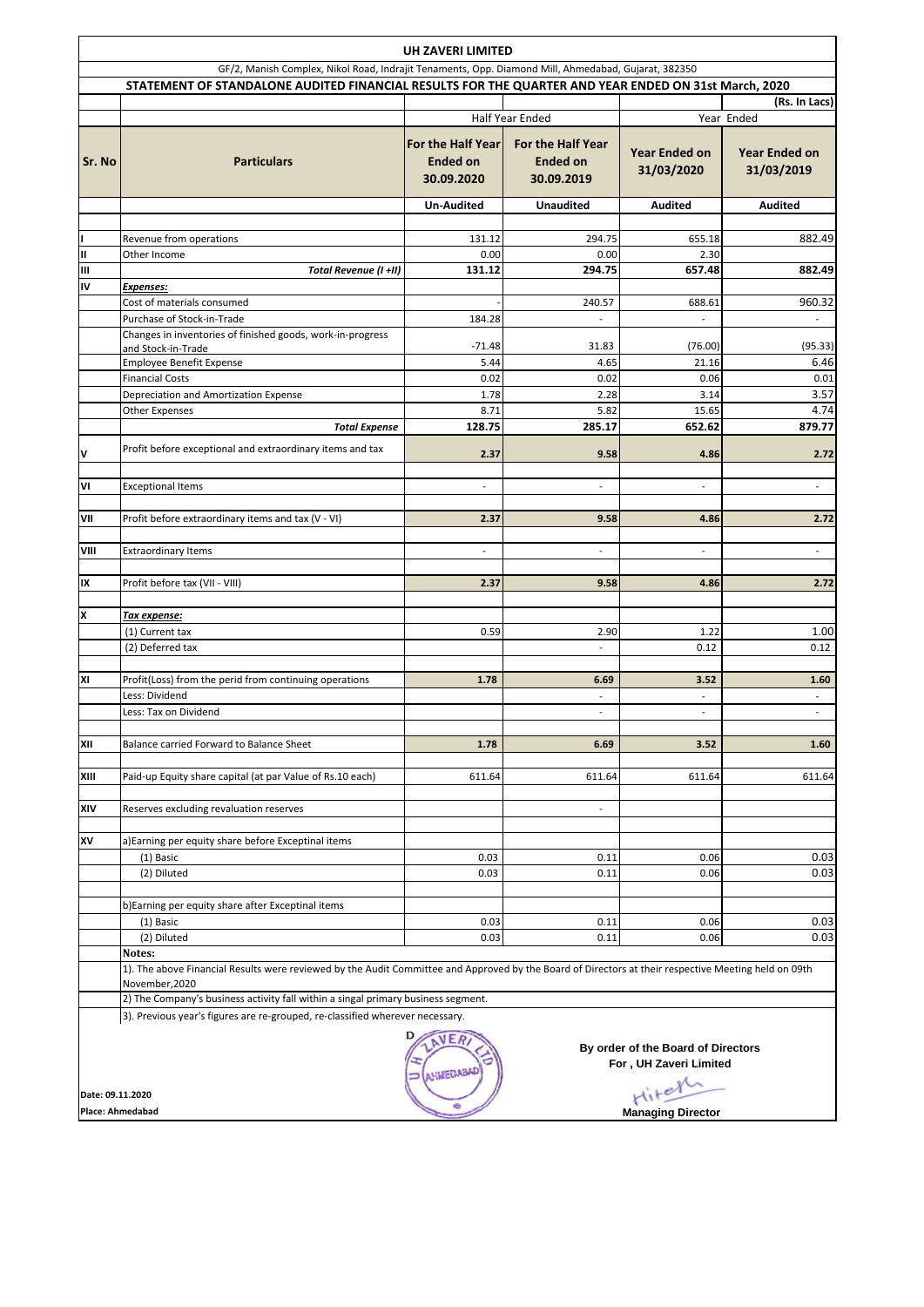| <b>UH ZAVERI LIMITED</b>                                                                            |                             |                            |  |  |  |  |  |
|-----------------------------------------------------------------------------------------------------|-----------------------------|----------------------------|--|--|--|--|--|
| GF/2, Manish Complex, Nikol Road, Indrajit Tenaments, Opp. Diamond Mill, Ahmedabad, Gujarat, 382350 |                             |                            |  |  |  |  |  |
| CASH FLOW STATEMENT FOR THE HALF YEAR ENDED 30TH SEPTEMBER, 2020                                    |                             |                            |  |  |  |  |  |
| <b>U. H. ZAVERI LTD</b>                                                                             |                             |                            |  |  |  |  |  |
| <b>CASH FLOW STATEMENT FOR THE YEAR ENDED 31 MARCH, 2020</b>                                        |                             |                            |  |  |  |  |  |
| <b>PARTICULARS</b>                                                                                  | <b>Half Year ended 30th</b> | <b>Year ended 31 March</b> |  |  |  |  |  |
|                                                                                                     | September 2020              | 2020                       |  |  |  |  |  |
| A. Cash Flow from Operating Activity                                                                |                             |                            |  |  |  |  |  |
| Profit before Taxation and Extra Ordinary Items                                                     | 2.37                        | 4.86                       |  |  |  |  |  |
| Add: Non Cash & Non Operating Expenses                                                              |                             |                            |  |  |  |  |  |
| Depreciation                                                                                        | 1.78                        | 3.57                       |  |  |  |  |  |
| <b>Interest Expenses</b>                                                                            | 0.02<br>0.69                |                            |  |  |  |  |  |
| Preliminary Expenses Write Off                                                                      |                             |                            |  |  |  |  |  |
| Operating Profit before Working Capital Changes                                                     | 4.17                        | 8.73                       |  |  |  |  |  |
| Adjustment for;                                                                                     |                             |                            |  |  |  |  |  |
| (Increase) / Decrease in Inventory                                                                  | $-71.48$                    | 76.00                      |  |  |  |  |  |
| (Increase) / Decrease in Debtors                                                                    | $-24.14$                    | (315.33)                   |  |  |  |  |  |
| Increase/(Decrease) in Trade Payables                                                               | 0                           | 13.88                      |  |  |  |  |  |
| (Increase)/ Decrease in Loans & Advances                                                            | 9.59                        | 0.60                       |  |  |  |  |  |
| (Increase) / Decrease in Current Assets                                                             | $-5.01$                     | (1.50)                     |  |  |  |  |  |
| Increase / (Decrease) in Current Liabilities & Provisions                                           | $-1.21$                     | 0.66                       |  |  |  |  |  |
| Increase / (Decrease) in other Current Liabilities                                                  | $-0.41$                     |                            |  |  |  |  |  |
| Cash Generated from Operation                                                                       | $-88.49$                    | (218.27)                   |  |  |  |  |  |
| <b>Taxes Paid</b>                                                                                   | $-0.59$                     | (1.22)                     |  |  |  |  |  |
| <b>Net Cash Flow from Operating Activities</b>                                                      | $-89.08$                    | (219.49)                   |  |  |  |  |  |
| <b>B. Cash Flow from Investing Activity</b>                                                         |                             |                            |  |  |  |  |  |
| (Increase) / Decrease in Fixed Assets (net)                                                         |                             | (2.05)                     |  |  |  |  |  |
| (Increase) / Decrease in Investments & Accured Interest                                             |                             | 237.72                     |  |  |  |  |  |
| <b>Net Cash Flow from Investing Activities</b>                                                      | $\Omega$                    | 235.66                     |  |  |  |  |  |
|                                                                                                     |                             |                            |  |  |  |  |  |
| C. Cash Flow from Financing Activity                                                                |                             |                            |  |  |  |  |  |
| Proceeds from Issue of Shares                                                                       |                             |                            |  |  |  |  |  |
| Proceeds from Securities Premium                                                                    |                             |                            |  |  |  |  |  |
| Share Issue expense                                                                                 |                             |                            |  |  |  |  |  |
| Increase / (Decrease) in Short term Borrowings                                                      |                             |                            |  |  |  |  |  |
| Increase / (Decrease) in Long term Borrowings                                                       |                             | (3.20)                     |  |  |  |  |  |
| Increase / (Decrease) in Previous year retained Earnngs                                             | $-1.92$                     | 0.01                       |  |  |  |  |  |
| <b>Interest Expenses</b>                                                                            | 0.02                        | (0.69)                     |  |  |  |  |  |
| <b>Net Cash Flow from Financing Activities</b>                                                      | $-1.9$                      | (3.79)                     |  |  |  |  |  |
|                                                                                                     |                             |                            |  |  |  |  |  |
| Net Increase / (Decrease) in Cash & Cash Equivalents                                                | $-90.12$                    | 10.93                      |  |  |  |  |  |
| Opening Balance of Cash & Cash Equivalents                                                          | 150.05                      | 139.13                     |  |  |  |  |  |
| Closing Balance of Cash & Cash Equivalents                                                          | 59.93                       | 150.05                     |  |  |  |  |  |
| Net Increase / (Decrease) in Cash & Cash Equivalents                                                | 90.12                       | 10.93                      |  |  |  |  |  |



**By order of the Board of Directors For , UH Zaveri Limited**



**Place: Ahmedabad Date: 09.11.2020**